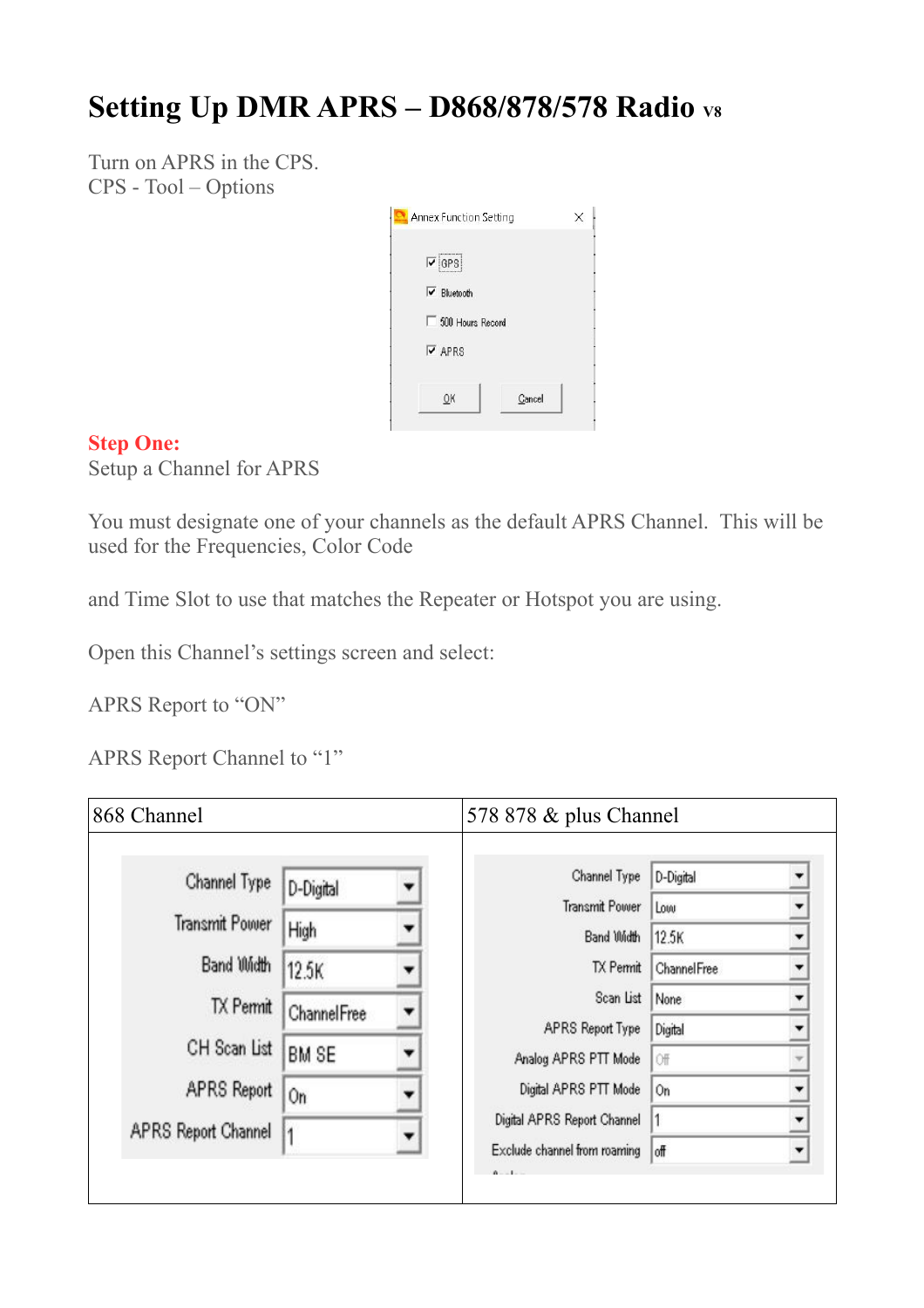Click OK.

Repeat this procedure for each channel.

# **Step Two:**

Go to Optional Settings. Select GPS/Ranging tab. Select GPS On .

Select all settings as shown below.



# **Step Three:**

Setup Digital APRS Information Screen

At this screen you set your required settings:

- 1. Manual Tx Intervals
- 2. APRS Auto TX Intervals
- 3. Transmit Power set as High for Repeaters or Low for Hotspots
- 4. Fixed GPS Beacon (semantics on this is wrong it really means Fixed Beacon on or off

a. This gets set as "Not Used" if you want to use the actual GPS data as the location, GPS must be on and have a satellite signal lock for APRS to send

b. This is set to "Used" to transmit as a fixed Beacon and it will use the "dd.mm.nn" settings you enter below instead of the GPS (good for testing with no GPS lock)

5. Current Location which will be used as an APRS Beacon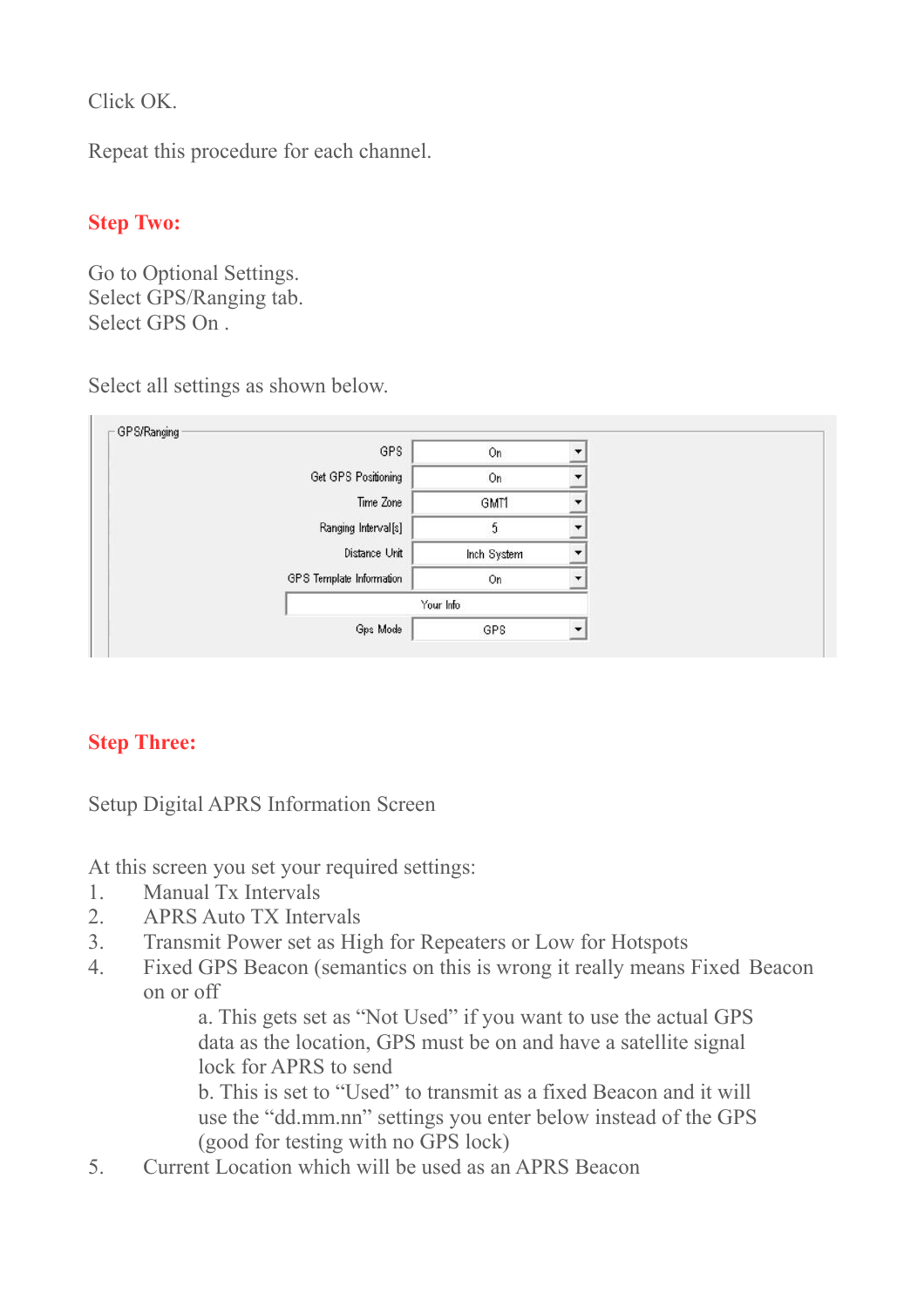- 6. The Report Channels you want to use, in this case select Report Channel 1 as the Channel you set in Step One Above
- 7. **BrandMeister** Enter APRS number ( **UK is 234999**  USA is 310999 ) *You must use the correct xxx999 depending on the BM Master your on. ( IRL = 272999. FR = 208999. AUS = 505999. HU = 216999 etc etc ) It is made up off the Masters 1st three digits and 999 added.*  Phoenix – Enter APRS number 5057
- 8. Call Type set to Private Call
- 9. Set Slot that you want to use typically this would match the Step One Channel settings

| Manual TX Intervals[s]       | 30           |    | Report Channel 1 | <b>Current Channel</b> |                          |
|------------------------------|--------------|----|------------------|------------------------|--------------------------|
| APRS Auto TX Intervals[s]    | 60           |    | Report Channel 2 | <b>Current Channel</b> |                          |
| <b>Transmit Power</b>        | High         |    | Report Channel 3 | Current Channel        |                          |
| <b>Fixed Location Beacon</b> | Off          | ۰  | Report Channel 4 | Current Channel        |                          |
|                              |              |    | Report Channel 5 | Current Channel        |                          |
| ddd.ddddd                    |              |    | Report Channel 6 | Current Channel        |                          |
| Latitude                     | 50.82000     |    | Report Channel 7 | Current Channel        | $\overline{\phantom{a}}$ |
| North or South Latitude      | N            | ▼  | Report Channel 8 | Current Channel        | $\blacktriangledown$     |
| Longitude<br>Things          | 0.12450<br>E |    | APRS Talk Group  | 234999                 |                          |
|                              |              |    | Call Type        | Private Call           |                          |
|                              |              |    | Slot             | Channel Slot           |                          |
|                              |              | QK | Cancel           |                        |                          |

|                           |                                | Digital        |                                |                          |              |                      |                      |              |                      |
|---------------------------|--------------------------------|----------------|--------------------------------|--------------------------|--------------|----------------------|----------------------|--------------|----------------------|
| Manual TX Intervals[s]    | 30                             | No.            | No.                            |                          | No.          |                      | APRS TG              | Call Type    |                      |
| APRS Auto TX Intervals[s] | 60                             |                | Current Channel                | $\blacktriangledown$     | Channel Slot | $\mathbf{v}$         | 234999               | Private Call | $\overline{ }$       |
| Support For Roaming       | On                             | $\overline{2}$ | Current Channel                | $\overline{\phantom{a}}$ | Channel Slot | ▾∥                   | 5057                 | Private Call | $\blacktriangledown$ |
| Fixed Location Beacon     | On<br>$\overline{\phantom{a}}$ | 3              | Current Channel                | $\overline{\phantom{a}}$ | Channel Slot | ▾∥                   | 0                    | Private Call | $\overline{ }$       |
|                           |                                | $\overline{4}$ | Current Channel                |                          | Channel Slot | $\blacktriangledown$ | 0                    | Private Call | $\overline{ }$       |
| ddd.ddddd                 |                                | 5              | Current Channel                |                          | Channel Slot | ▼∥                   | Û                    | Private Call | $\overline{ }$       |
|                           |                                | 6              | Current Channel                |                          | Channel Slot | $\mathbf{v}$         | 0                    | Private Call | $\blacktriangledown$ |
| Latitude                  | 50.81667                       | $\overline{1}$ | Current Channel                |                          | Channel Slot | ▼∥                   | 0                    | Private Call | $\blacktriangledown$ |
| North And South Latitude  | N                              | 8              | Current Channel                |                          | Channel Slot | $\mathbf{v}$         | 0                    | Private Call | $\overline{ }$       |
| Longitude                 | 0.12533                        |                |                                |                          |              |                      |                      |              |                      |
| East And West Things      | w<br>$\blacktriangledown$      |                | Repeater Activation Delay [ms] |                          | 500          |                      | $\blacktriangledown$ |              |                      |
|                           |                                |                |                                |                          |              |                      |                      |              |                      |
|                           |                                |                |                                |                          |              |                      |                      |              |                      |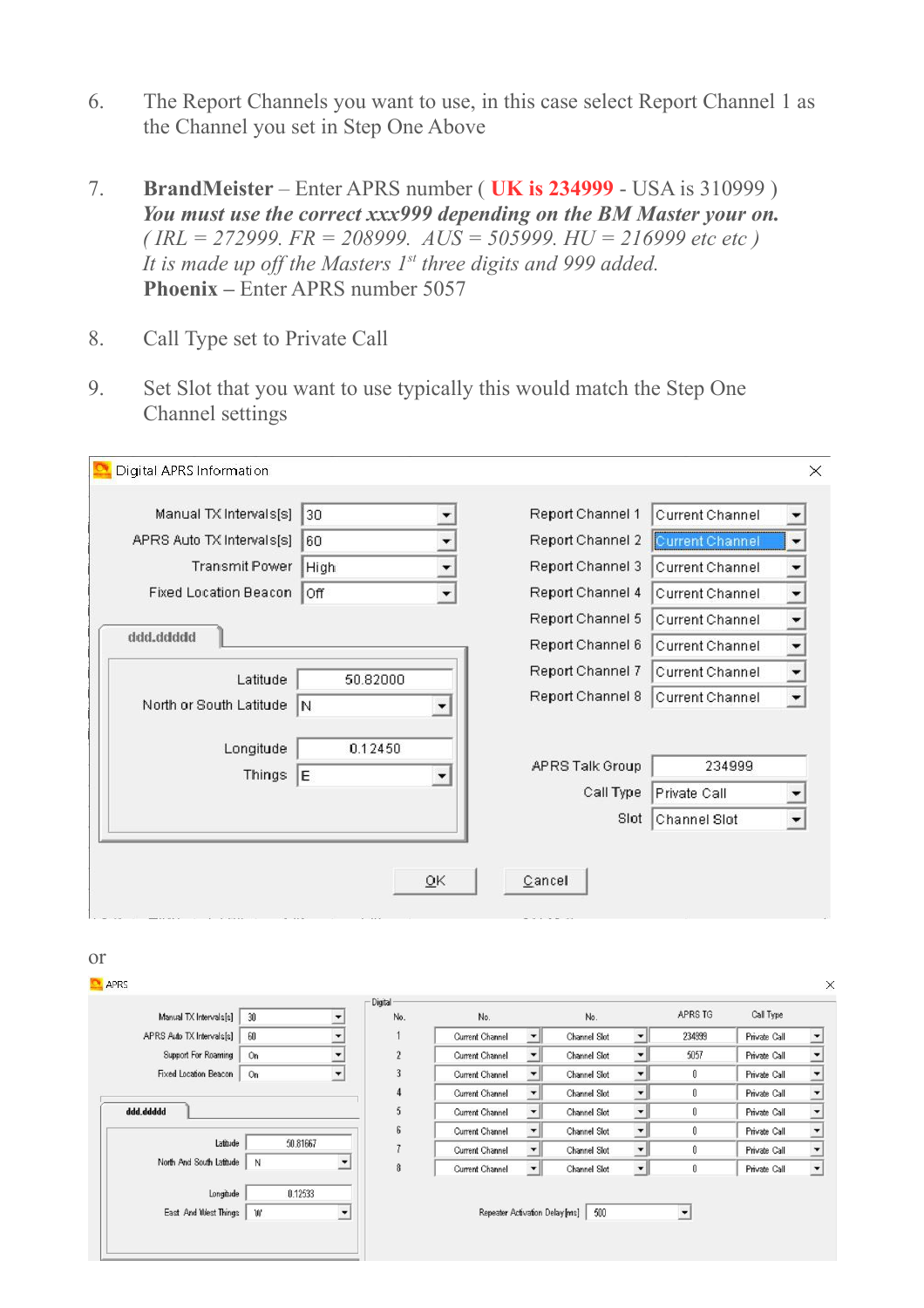10. Set in each Channel you want to use on ( as in Step One )

| APRS Report Type Digital    |  |
|-----------------------------|--|
| Analog APRS PTT Mode        |  |
| Digital APRS PTT Mode   On  |  |
| Digital APRS Report Channel |  |

 $2 = No 2 5057$  $1 =$ No 1 234999 Pick the number between 1 and 8

### **Step 4 BrandMeister**

## [SelfCare settings](https://brandmeister.network/?page=selfcare)

Set Brand option to Motorola Set APRS Callsign to xxxxx-9 (select from the pull down) **Set APRS Icon** APRS Text – Your Name (Joe Smith UK) If you do not have an account make one up.

APRS Text is also used for [Talker Alias](https://wiki.brandmeister.network/index.php/Talker_Alias) Talker Alias (Your Name) gets displayed on Hytera, MD380 and other radios without the need of a Data Base in your radio.

#### [More info on sending Talker Alias](http://hamradio.joomla.com/images/PDF/Sending-Talker-Alias.pdf)

#### **Step 5 Phoenix UK**

For those getting to grips with GPS to APRS. There are a few different private talk groups you can send the data to which produce different behaviour on APRS.

RRS & Radio IDs:  $5050 =$  without SSID  $5055 =$  House OTH  $5056 =$  Camping  $5057 =$  walking with handheld radio  $5058 =$  boat  $5059 = \text{car}$ 

Works on Repeaters and Hotspots

**This is for Phoenix UK ONLY** and will not work on (Brandmeister see step 4)